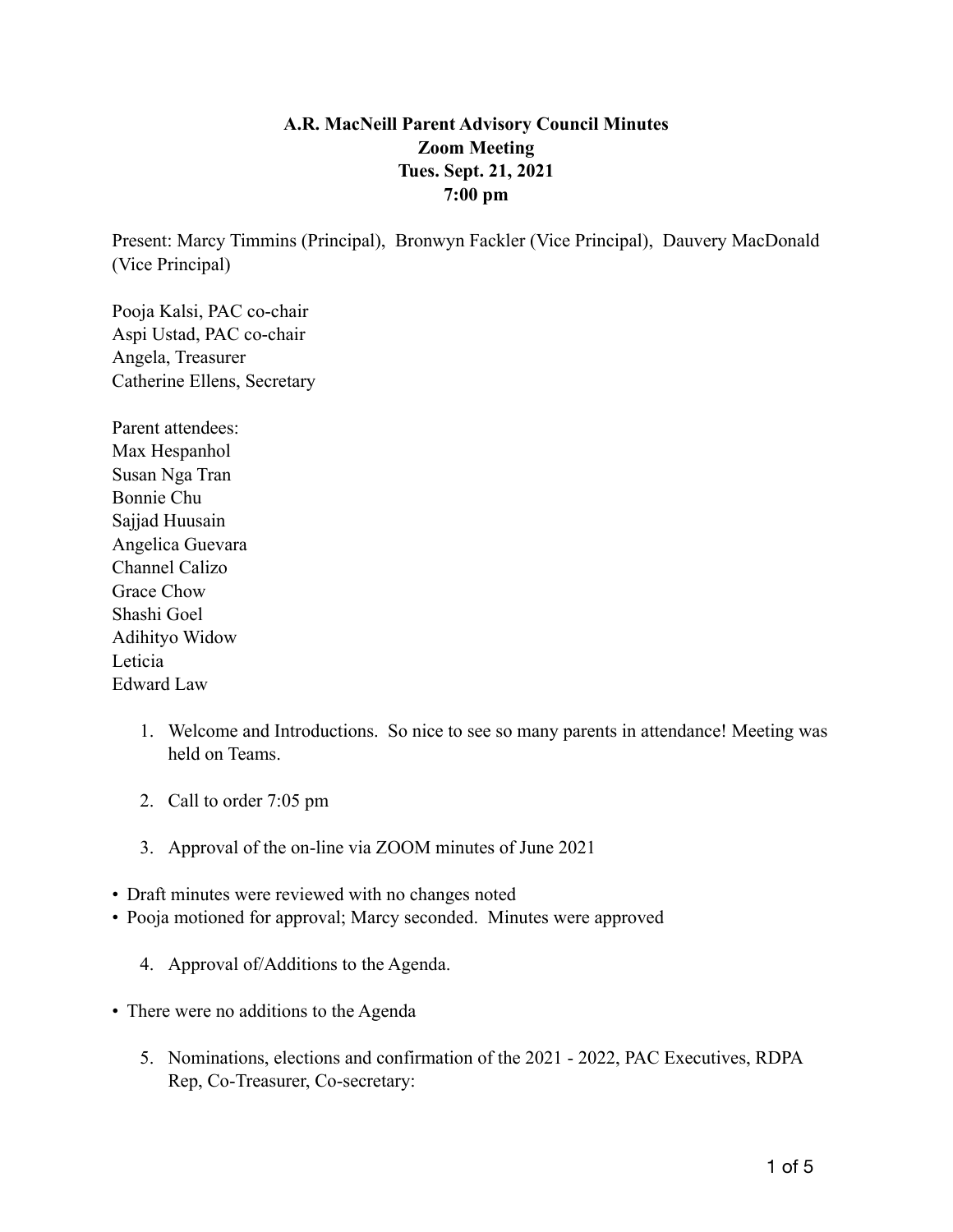- In June, Pooja and Aspi agreed to continuing to co-chair for another year
- In June, Catherine Ellens Secretary agreed to be the secretary, but another co-secretary would be helpful to share the responsibilities
- Angela Ng volunteered to be the Treasurer, but another co-treasurer would be helpful to share the responsibilities
- Details are on the school website for roles and responsibilities of the PAC. We could use another co-secretary and co-treasurer and are happy for any others who want to join. Feel free to contact Pooja at poojakalsi@yahoo.com
- Dry After Grad Chair is needed but can probably wait a little longer as we are unsure whether Dry Grad celebrations will be able to proceed. Marcy will keep the PAC updated in discussions with the district and other high schools.
	- 6. RDPA meeting representative . Pooja agreed to attend RDPA meetings . Each school in the district has a PAC representative, but any parent is welcome. Various topics are discussed.
	- 7. Administration Report**—**Ms. Marcy Timmins
- The school currently has 756 Students similar to the number last year, but for last year, grades 10, 11 and 12 have been 1/2 time.
- The staff are feeling the increase in the numbers. Students are having hard time recognizing to not gather in large groups. Don't have to stay 6 feet apart this year.
- At lunch, can't be walking in halls eating as masks are down off of nose and mouth. Have opened classrooms so students eat sitting down (2 per table) - kids are gathering in larger groups but teachers have to remind them to cut down numbers.
- Please remind your children not to share food
- Have sanitizing stations at front of every class and at entrances. Students don't seem to be sanitizing as much anymore, but students need to be reminded - so messages will be going out.
- Vancouver Coastal Health Authority (VCH) was going to offer a vaccination clinic but was cancelled as there was limited uptake. A fair number of kids are not vaccinated so need to maintain the protocols.
- 110 staff that is many people in the building at the same time. Have new French and resource teacher. Welcomed back 2 teachers from leave.
- They are trying to balance classes so there are still changes happening now.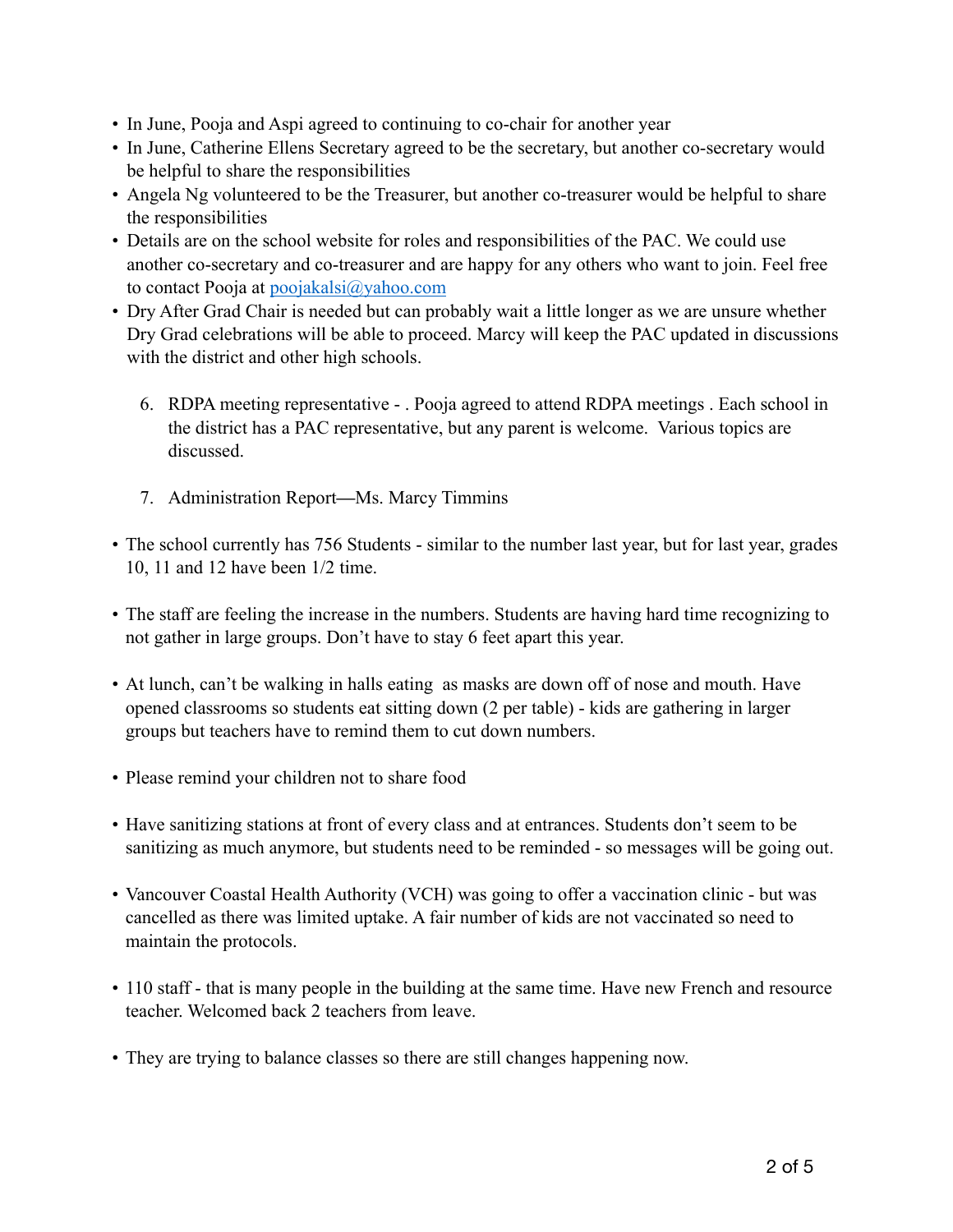- Will be sending out updated school calendar. Will come out on WAAG and directly to email boxes.
- Personalized learning time goal is to have kids moving more towards taking more responsibility for their learning. PLT has only happened once so far. Students are asked to sign up in advance on an app that they have. They get to see a list of activities offered (they limit numbers for each activity). Kids can attend 2 sessions each time - each session is 50 min. Will be able to track students who don't sign up and will be reaching out to them to find why. For the senior students, they may be a bit more flexible based on what the child's goals are.
- Bronwyn will discuss sign up process. PLT sign up in terms of the online sign up there is a QR code on the handout that went out to staff and students. When students log in, they go to my weekly planner - the user ID is the student ID associated with the school. Temporary password is first and last initial with the student ID number. The teachers put in their PLT offerings and the students then go in and sign up. They can create a plan for themselves - they need to create their own learning plans. Need to learn time management - helps the learn time management.
- Some activities were really popular. Allows them to connect with their teachers on a different level. Some kids went to the lounge to do homework. If any student is confused or has questions about PLT- encourage them to talk to their teacher or pop into the office.
- One of the things that parents want to keep an eye on gives the students a lot more opportunity to connect with teachers to get help or get homework finished.
- Trying to use PLT time for some things that are off timetable but mandatory career life connections for grade 11 and 12. They have had a large meeting for all grade 12s and reviewed assignments
- Coming up next week is the meet the teacher date .The decision is to not have an in-person event. The teachers have asked to write up about their course and how to get in touch with them. They will be sending a message out to all families, by now, you should have received some information so we can keep on track as Thursday as meet the teacher information sharing.
- Will have another large gathering of grade 12s and meet with counsellors specifically about post-secondary prep. Will invite parents to virtual invitation to info on post-secondary for next week - recommended for grade 11 and 12 students and parents.
- Are also going to have a virtual post-secondary fair.
- Canadian universities event virtual event 4pm-7pm Monday Oct 4.
- Encourage your kids to apply for scholarships in Grade 12. Kids must take at least 6 Richmond based courses to be eligible for scholarships - to their knowledge there are no kids who don't meet this criteria.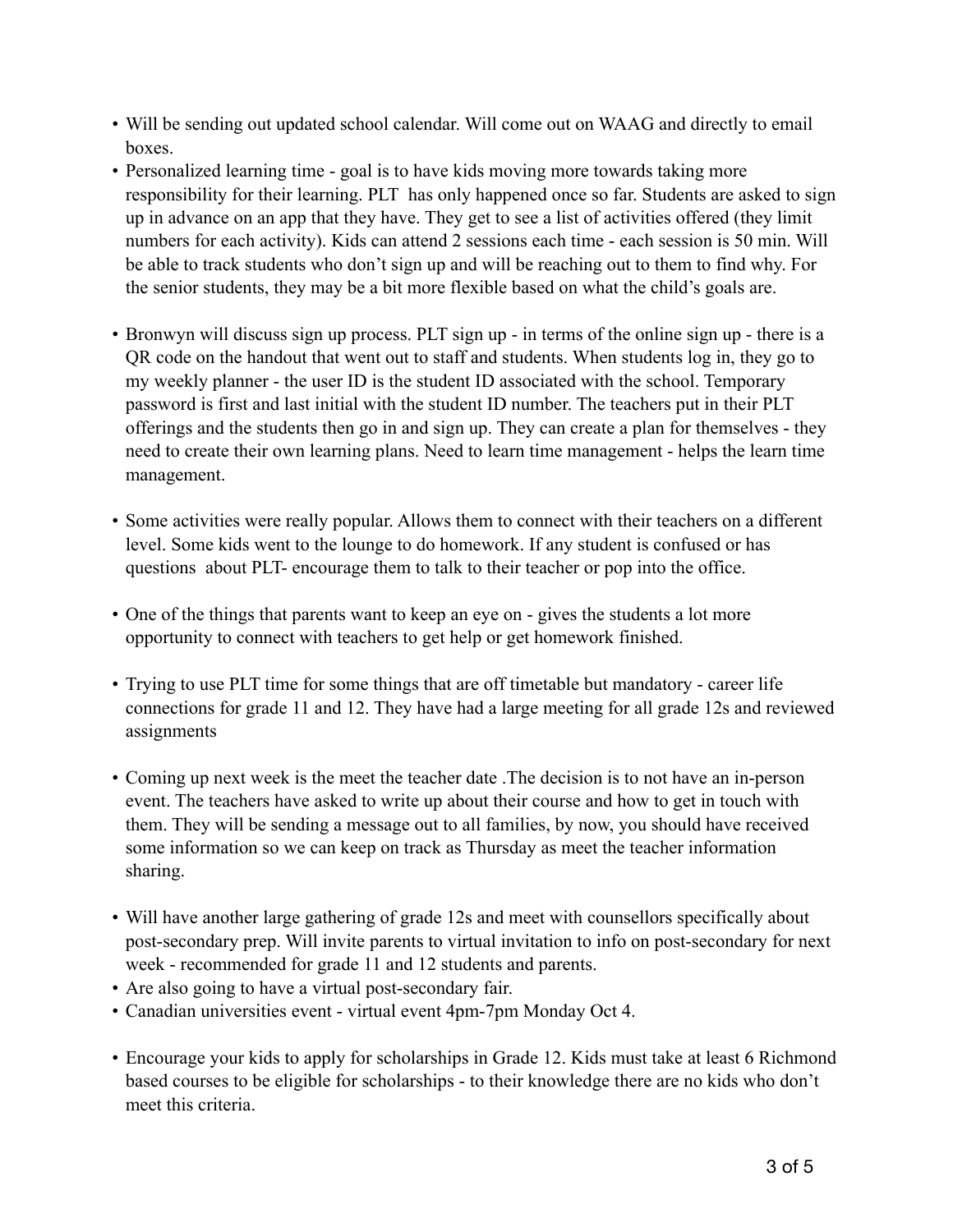- Terry Fox run is tomorrow starts at 10:15 11:45. Small group by small group will be released. Asked to bring a toonie for Terry if they can.
- Professional Day on Friday no school for students.
- Sept 29 orange shirt day
- Sept 30 Day for Truth and Reconciliation school is closed on that day.
- Photos students had taken on Monday are already up on Artona website. Message has gone out for you to look on the link and select a package if you wish to purchase it. Students will be given Go card in a couple of weeks. If your child missed photo day - they can go to retake day
- Interims will be posted by Oct 15. This interim is earlier in the year in hopes to increase communication between parent and child if they are needing assistance.
- PAC gaming fund requests Marcy will be approaching the teachers to see what their requests are for the gaming funds. At the PAC meeting in October, the PAC will go through the list of requests and decide where the funding goes.
- Questions from parents during PAC meeting:

Q: Why is PE not offered to all students?

A: As we are soon the semester system - only 4 courses offered in each semester.

Q: Updated reporting on exposures - how is it different from last year?

A: Every event will be reported. There was zero transmission in Vancouver Coastal Health and no outbreaks in Richmond schools. If VCH becomes aware of a positive test for a child in the school - parents will get an exposure letter like last year. The school has additional custodian time as they did last year. They clean door handles, table tops, railings, bathrooms.

- Biggest challenge now is getting students on board is getting them to sit and eat or go outside to eat.
- The expectation if there is a positive covid event, parents will be notified.
- Schools were given rapid test kits. She has given out 2 this week. Life labs process it immediately. It is not to be taken at school, but at home.
	- 8. Treasurer Report—Angela Ng:
- Angela is new treasurer and Yokin was previous treasurer and she will attend a few meetings to help Angela with her new role.